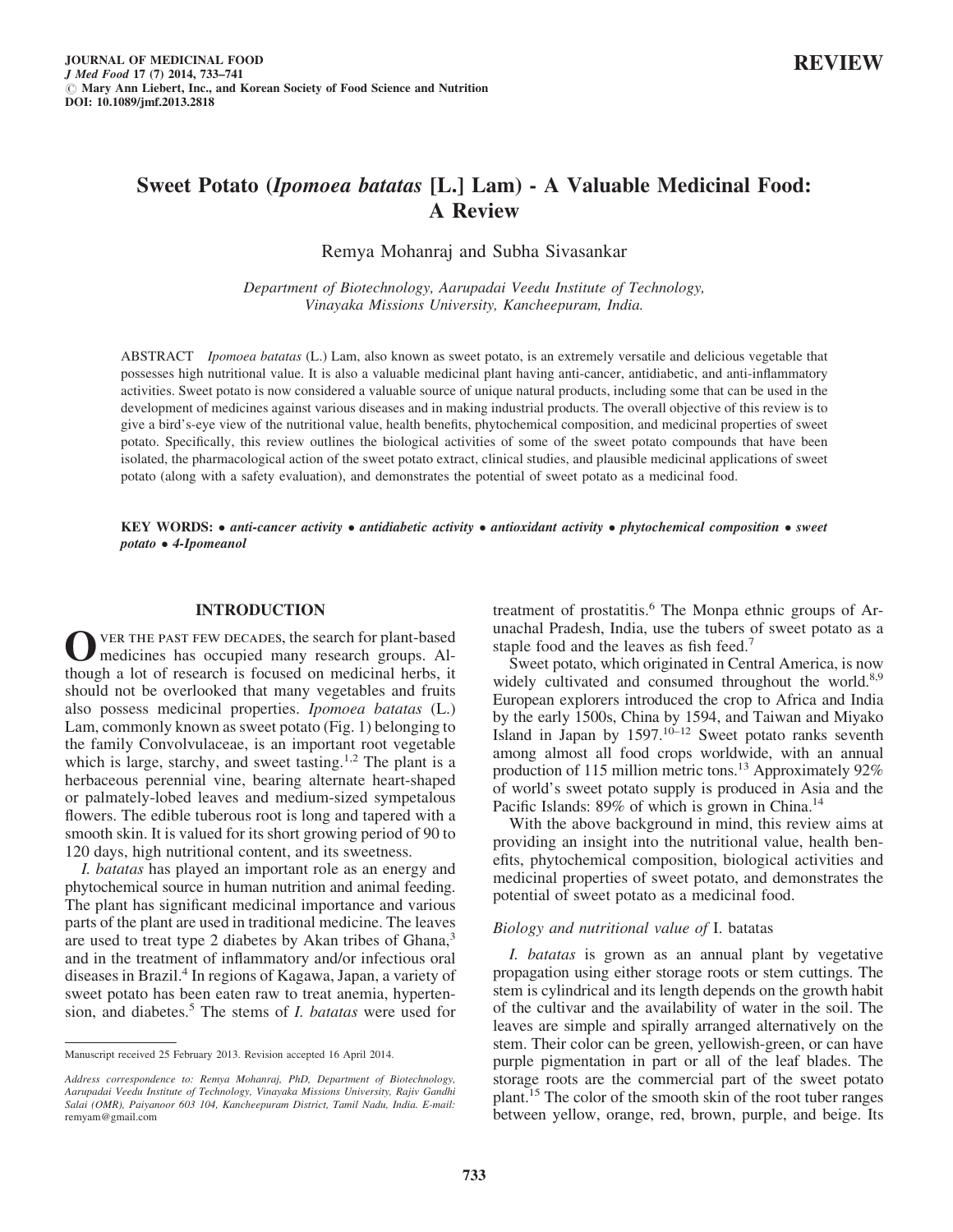

FIG 1. Sweet potato tuber and leaf.

flesh ranges from beige to white, red, pink, violet, yellow, orange, and purple. Sweet potato varieties with white or pale yellow flesh are less sweet and moist than those with red, pink, or orange flesh.<sup>16</sup>

Sweet potato is used as a staple food, a root vegetable (including its fleshy roots, tender leaves, and petioles), a snack food, animal feed, a source for industrial starch extraction and fermentation, and for various processed products.17–20 Sweet potato is high in nutritional value, with the exception of protein and niacin. It provides over 90% of nutrients per calorie required for most people.21,22 Roots are a valuable source of carbohydrates, vitamins (providing 100% of the recommended daily allowance [RDA] for vitamin A and 49% of the RDA for vitamin C), and minerals (providing 10% of the RDA for iron and 15% of the RDA for potassium). $21,23$ 

Besides simple starches, sweet potatoes are rich in complex carbohydrates, dietary fiber, iron, and vitamin content such as beta-carotene (a pro-vitamin A carotenoid), vitamin  $B_2$ , vitamin C, and vitamin E.<sup>24</sup> Pink, yellow, and green varieties are also high in beta-carotene. The nutritional value of sweet potato is presented in Table 1.25 Orange-fleshed sweet potatoes may be one of nature's unsurpassed sources of beta-carotene. Several recent studies have shown that the sweet potato has superior ability to raise blood levels of vitamin A. This benefit may be particularly true for children. In several studies from Africa, sweet potatoes were found to contain between 100–1,600 micrograms of retinol activity equivalents (RAE) of vitamin A in every 3.5 ounces; enough, on an average, to meet 35% of all vitamin A needs. In many cases, sweet potatoes contain enough RAE to meet over 90% of vitamin A needs.

For those who are involved in strenuous jobs, sweet potato is a good source of carbohydrates and it is rich in vitamins and minerals. For those suffering from stomach cancer, a diet based on the sweet potato is beneficial. $^{26}$ Research has also shown that phytonutrients in sweet potatoes may be able to help lower the potential health risk posed by free radicals.<sup>27</sup>

|  | TABLE 1. NUTRITIONAL VALUE OF SWEET POTATO |  |  |  |
|--|--------------------------------------------|--|--|--|
|--|--------------------------------------------|--|--|--|

| Nutritional value per $100 g$ |  |  |
|-------------------------------|--|--|
|                               |  |  |

| Energy                            | 360 kJ (86 kcal)           |  |  |  |
|-----------------------------------|----------------------------|--|--|--|
| Carbohydrates                     | 20.1 <sub>g</sub>          |  |  |  |
| Starch                            | 12.7 g                     |  |  |  |
| Sugars                            | 4.2 g                      |  |  |  |
| Dietary fiber                     | 3.0 <sub>g</sub>           |  |  |  |
| Fat                               | 0.1 <sub>g</sub>           |  |  |  |
| Protein                           | 1.6 <sub>g</sub>           |  |  |  |
| Vitamin A equivalent              | $709 \mu g (89\%)$         |  |  |  |
| - beta-carotene                   | $8509 \mu g (79\%)$        |  |  |  |
| - lutein and zeaxanthin           | $0 \mu$ g                  |  |  |  |
| Thiamine (vitamin $B_1$ )         | $0.1 \,\text{mg} (9\%)$    |  |  |  |
| Riboflavin (vitamin $B_2$ )       | $0.1 \,\text{mg} (8\%)$    |  |  |  |
| Niacin (vitamin $B_3$ )           | $0.61 \,\text{mg}$ (4\%)   |  |  |  |
| Pantothenic acid (vitamin $B_5$ ) | $0.8 \,\text{mg}$ $(16\%)$ |  |  |  |
| Vitamin B <sub>6</sub>            | $0.2 \,\text{mg}$ (15%)    |  |  |  |
| Folate (vitamin $B_9$ )           | $11 \mu g (3\%)$           |  |  |  |
| Vitamin C                         | 2.4 mg $(3%)$              |  |  |  |
| Vitamin E                         | $0.26$ mg $(2%)$           |  |  |  |
| Calcium                           | $30.0 \,\mathrm{mg}$ (3\%) |  |  |  |
| <b>Iron</b>                       | $0.6 \,\text{mg}$ (5%)     |  |  |  |
| Magnesium                         | $25.0 \,\mathrm{mg}$ (7%)  |  |  |  |
| Phosphorus                        | $47.0 \,\mathrm{mg}$ (7\%) |  |  |  |
| Potassium                         | 337 mg $(7%)$              |  |  |  |
| Sodium                            | 55 mg $(4%)$               |  |  |  |
| Zinc                              | $0.3 \,\text{mg}$ (3\%)    |  |  |  |
|                                   |                            |  |  |  |

Starch is considered to be the main component of the sweet potato root, followed by simple sugars such as sucrose, glucose, fructose, and maltose.28 Sweet potato leaves are indeed more nutritious than the tuber itself. The leaves contain appreciable amount of nutrients (crude protein, crude fat, crude fiber, ash, carbohydrates, moisture contents, and energy), vitamins (vitamin A and vitamin C), mineral elements (zinc, potassium, sodium, manganese, calcium, magnesium, and iron), low levels of toxicants (phytic acid, cyanide, tannins, and total oxalate), and may be included in diets to supplement dietary allowances of essential nutrients.<sup>29</sup>

#### Health benefits of I. batatas

Root tuber. Sweet potato is one of the average calorie starch foods and provides 90 calories/100 g vs. 70 calories/ 100 g of other types of potatoes (Solanum tuberosum). The tuber, however, contains no saturated fats or cholesterol and is a rich source of dietary fiber, anti-oxidants, vitamins, and minerals. Its energy content mainly comes from starch, a complex carbohydrate. Sweet potato has a higher amylose to the amylopectin ratio when compared to S. turberosum. Amylose raises the blood sugar levels slowly in comparison to simple sugars, and is recommended as a healthy food substance, even for patients with diabetes.

The tuber is an excellent source of flavonoids, phenolic compounds such as beta-carotene, and vitamin A. A 100 g tuber provides 14187 IU of vitamin A and 8509  $\mu$ g of  $\beta$ -carotene. The value is one of the highest in the root-vegetables category. These compounds are powerful natural antioxidants. Vitamin A is also required by the body to maintain the integrity of healthy mucus membranes and skin. It is a vital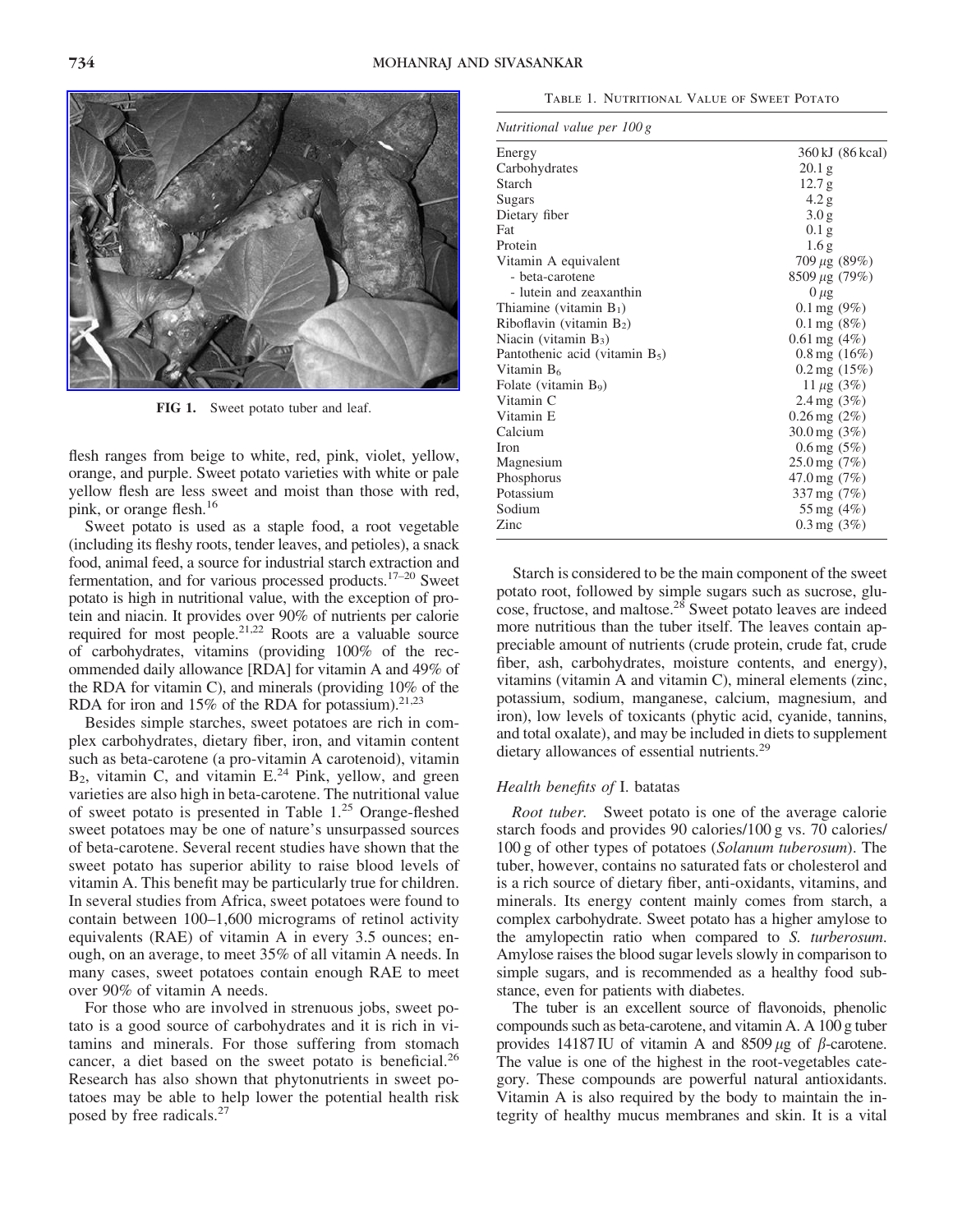nutrient for visual acuity. Consumption of natural vegetables and fruits rich in flavonoids helps protect from lung and oral cavity cancers. The tubers are packed with many essential vitamins such as pantothenic acid (vitamin B5), pyridoxine (vitamin B6), and thiamin (vitamin B1), as well as niacin and riboflavin. These vitamins are essential in the sense that the body requires them from external sources in order to be replenished. These vitamins function as co-factors for various enzymes during metabolism. Sweet potato is a rich source of vital minerals such as iron, calcium, magnesium, manganese, and potassium that are essential for enzyme, protein, and carbohydrate metabolism.2

Shoot. Sweet potato leaves are high in lutein $30$  which is said to have a number of benefits for the eye, especially in the prevention of age-related macular degeneration and cataracts.<sup>31</sup> Sweet potato leaves are rich in potent antioxidants and also vitamin C, which helps fight free radicals, thus preventing premature aging and disease. They boost the immune system and help prevent infections and diseases. The polyphenolics present in the leaves showed various kinds of physiological functions, radical scavenging activity, antimutagenic activity, anticancer, antidiabetes, and antibacterial activity in vitro and in vivo, which may be helpful for maintaining and promoting human health. Sweet potato leaves are a physiologically functional food that offers protection from diseases linked to oxidation such as cancer, allergies, aging, HIV, and cardiovascular problems.<sup>32</sup>

#### Phytochemistry and biological activity

The major phytochemicals present in the leaves of sweet potato are triterpenes/steroids, alkaloids, anthraquinones, coumarins, flavonoids, saponins, tannins, and phenolic acids.4 Sweet potatoes also contain specific phytochemicals such as quercetin and chlorogenic acid that act to fight cancer and protect the heart. They are rich in beta-carotene, which is an interceptor of free radicals. Carotenoids have antioxidant capabilities and reduce or inhibit mutagenesis in cells, and terpenoids reduce low-density lipoprotein (LDL) cholesterol levels and act as anticarcinogens. Thus, eating certain foods such as sweet potatoes may contribute to protective levels against cancers.<sup>33</sup>

Anthocyanins. Genes in purple sweet potatoes (IbMYB1) and IbMYB2) are activated to produce the purple anthocyanin pigments responsible for the rich purple tones of the flesh. The purple-fleshed sweet potato anthocyanins primarily peonidins and cyanidins—have important antioxidant and anti-inflammatory properties, particularly when passing through our digestive tract. They may be able to lower the potential health risk posed by heavy metals and oxygen radicals.<sup>24</sup> They may also be used as part of an antihypertensive diet and may prevent atherosclerosis. As they contain abundant nutrients, minerals, and functional polyphenols, purple sweet potatoes can be used as a functional food material.<sup>34</sup> Sweet potato leaves are consumed primarily in the islands of the Pacific Ocean and in Asian and African



FIG 2. Structures of compounds isolated from sweet potato tubers.

countries, whereas limited consumption occurs in the United States.<sup>35</sup>

Phenolics. Alkaloids, phenolic compounds, and glycolipids are the most common biologically-active constituents of I. batatas. Different polyphenolic compounds 4-Ocaffeoylquinic acid, 1,3-di-O-caffeoylquinic acid (Fig. 2) and 3,5-di-O-caffeoylquinic acid, possessing potent antioxidant activities, have been isolated by chromatographic methods from methanolic and hydromethanolic extracts of I. batatas tuber flour.<sup>36</sup> These compounds possess a broad range of pharmacological properties including hepatoprotectant, anti-bacterial, antihistamine, and other biological effects.<sup>37</sup> These compounds are also inhibitors of HIV replication<sup>38</sup> and exhibit hypoglycemic,<sup>39</sup> radical scavenging, $40$ and antimutagenic $41$  activities. The stem also contains three feruloylquinic acids and small amounts of at least four caffeoyl-feruloylquinic acids.42

Caffeoylquinic acid derivatives. From the sweet potato leaf, the caffeoylquinic acid derivatives such as 3-mono-Ocaffeoylquinic acid (Chlorogenic acid [ChA]), 3,4-di-Ocaffeoylquinic acid (3,4-diCQA), 3,5-di-O-caffeoylquinic acid (3,5-diCQA), 4,5-di-O-caffeoylquinic acid (4,5-diCQA), 3,4,5-tri-O-caffeoylquinic acid (3,4,5-triCQA), and Caffeic acid (CA) have been isolated (Fig. 3). These compounds have demonstrated antimutagenicity. $43$  They were also found to prevent proliferation of human cancer cells arising from stomach cancer, colon cancer, and promyelocytic leukemia cell.44

Coumarins. The roots of I. batatas contain the coumarins aesculetin,<sup>45</sup> scopoletin, and umbelliferon which have anti-coagulation properties and inhibit HIV replication.46 Scopoletin also possesses hepatoprotective,<sup>47</sup> antioxidant,<sup>48</sup> spasmolytic,<sup>49</sup> and acetylcholinesterase inhibitory activities,50 as well as inhibited proliferation by inducing apoptosis of human adrogen-independent prostate adenocarcinoma cells (PC3).<sup>51</sup> Scopoletin is one of the phytoalexins of I. batatas.<sup>52</sup> Vitamin C, caffeic acid, flavonoids such as rutin, quercetin,53 tiliroside, astragalin, rhamnocitrin, rhamnetin, and kaempferol,<sup>54</sup> as well as cyanidins and peonidins<sup>40,55–61</sup> are also found in this species.

Triterpenes. The bioactive triterpenes found in I. batatas are: boehmeryl acetates, which act as ovipositional stimulants for the sweet potato weevil; Cylas formicarius  $e$ legantulus (Summers);<sup>62</sup> friedelin, which demonstrates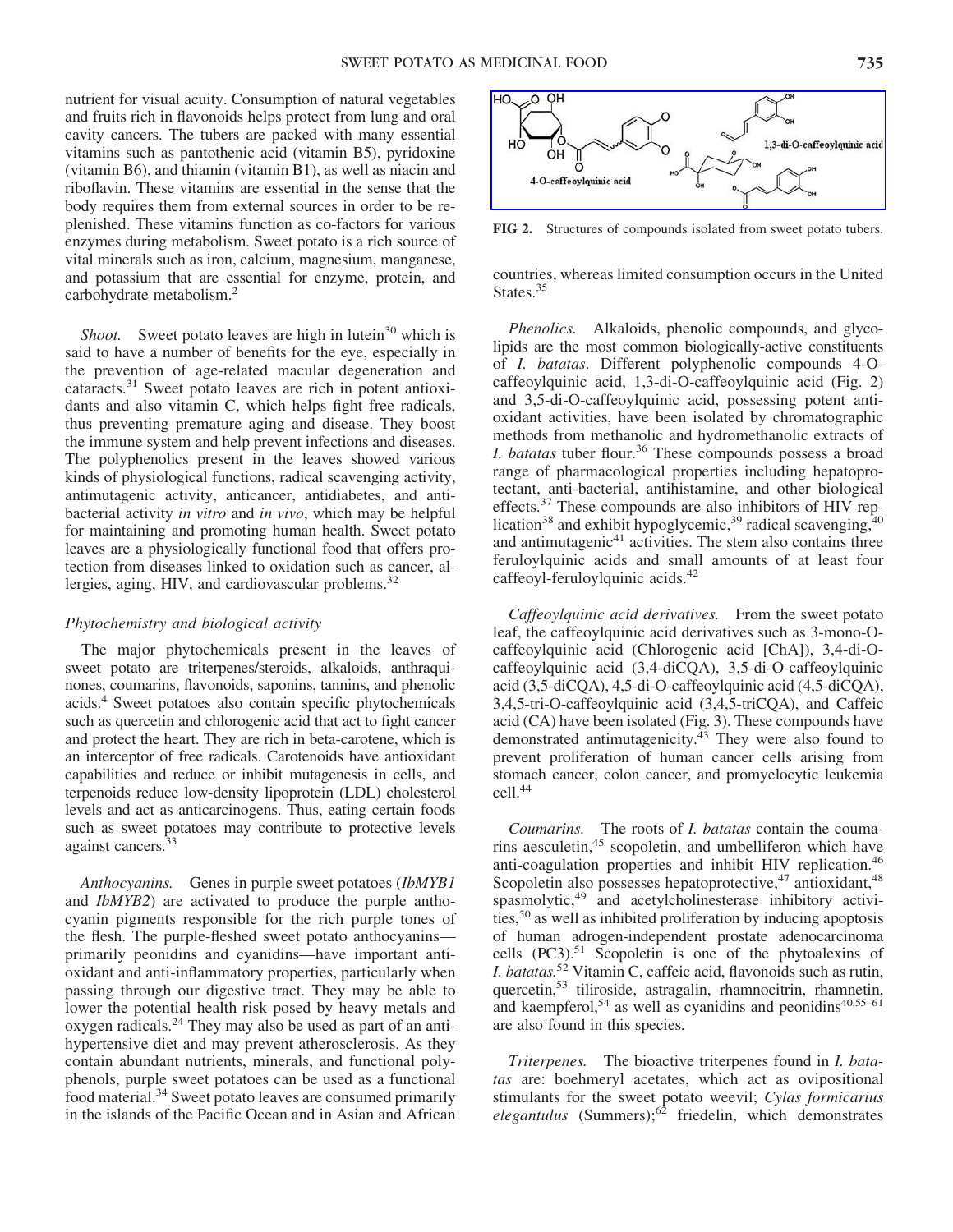

FIG 3. Structures of compounds isolated from sweet potato leaves.

good activity against S. aureus, compared with ampicillin and amoxicillin, and good antifungal activity against Pseudallescheria boydii.<sup>63,64</sup>  $\beta$ -amyrin acetate showed pronounced antinociceptive properties in the writhing test and formalin test in mice.64,65

Furanoterpenoids. A group of 9-carbon furanoterpenoids (1-Ipomeanol, 4-Ipomeanol, 1,4-Ipomeadiol, and Ipomeanine [Fig. 4]) have been isolated from sweet potato tissue infected with *Fusarium solani*.<sup>66,67</sup> 4-Ipomeanol is a well-known cytotoxic metabolite of F. solani-infected sweet potatoes which was first isolated in 1972 by Boyd and co-workers.<sup>68</sup>



FIG 4. Structures of furanoterpenoids isolated from *F. solani* infected sweet potatoes.

The list of biologically active compounds from sweet potato, along with their pharmacological actions, is shown in the flowchart in Figure 5.

## Pharmacological properties of I. batatas

Ipomoea species are used in different parts of the world for the treatment of several diseases, such as diabetes, hypertension, dysentery, constipation, fatigue, arthritis, rheumatoid diseases, hydrocephaly, meningitis, kidney ailments, and inflammations. They also possess antimicrobial, analgesic, spasmolitic, spasmogenic, hypoglycemic, hypotensive, anticoagulant, anti-inflammatory, psychotomimetic, and anticancer activities.37 Sweet potato is potent in the fight against cancer. It is rich in beta-carotene, which is good in fighting free radicals. Fluid and electrolyte balance is maintained by sweet potatoes.

I. batatas is good for cardiovascular health. $41$  It is also used for treatment of tumors of the mouth and throat, asthma, bug bites, burns, catarrh, ciguatera, convalescence, dyslactea, fever, nausea, renosis, splenosis, stomach distress, and whitlows.69 Leaf decoctions are used as an alterative, aphrodisiac, astringent, bactericide, demulcent, fungicide, laxative, and tonic.5 Tuber flour of sweet potato was found to potentially prevent ethanol-induced gastric ulceration by suppressing edema formation and partially protecting gastric mucosa wrinkles and to heal wounds.70 Because of its proven anti-ulcerative activity, it could be considered when treating gastric ulcers. $71$ 

Antioxidant activity. The total antioxidant capacity of sweet potato has been reported to be 42.94% as compared to ascorbic acid.4 The total antioxidant activity of purplefleshed sweet potatoes was higher than the white-fleshed. Their total phenolic content can serve as a useful indicator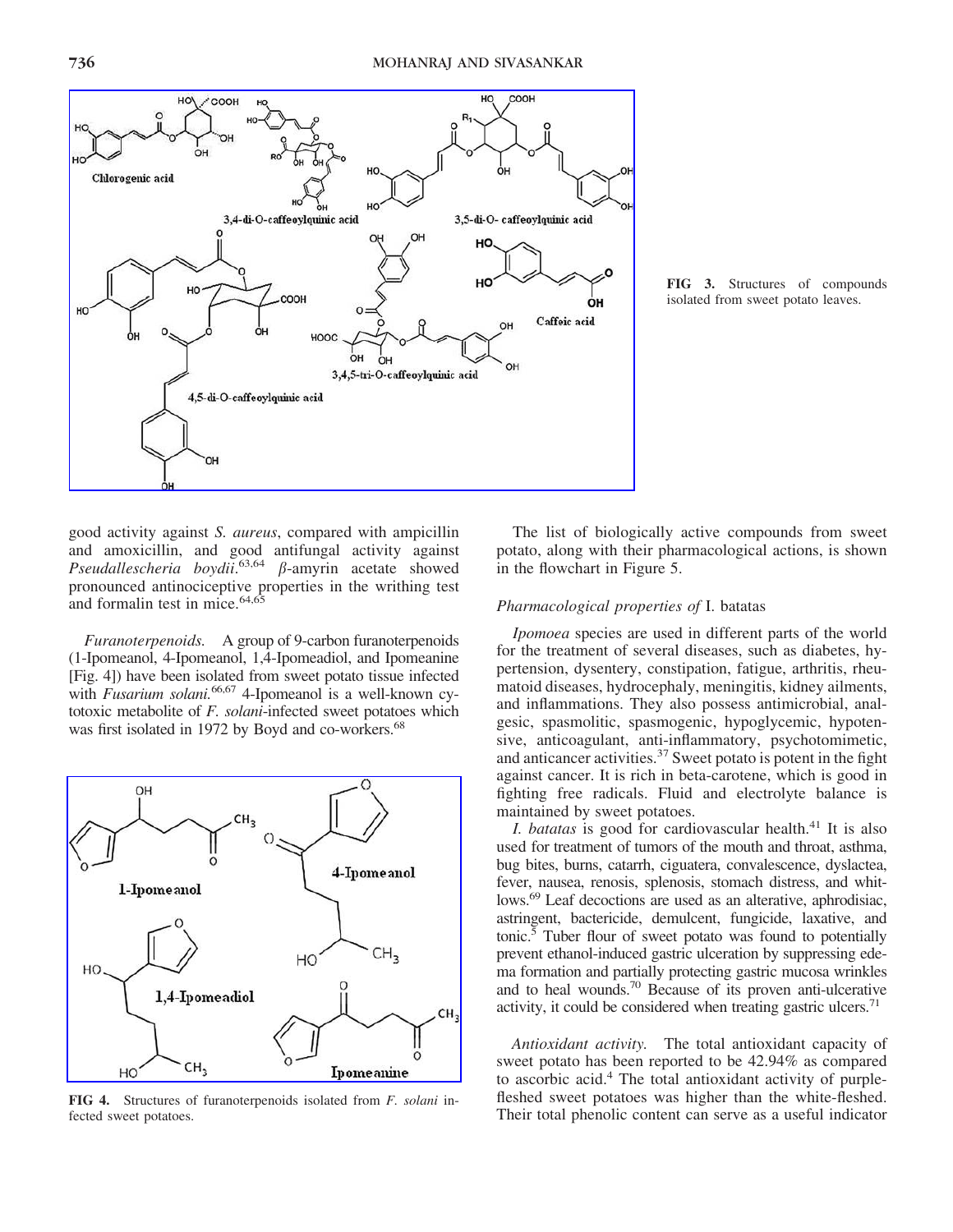

FIG 5. Biologically active compounds from I. batatas and their pharmacological actions.

for the antioxidant activities of sweet potatoes.<sup>72</sup> Total phenolic content has been found to be highest in the leaves and in the stem end of the roots of sweet potato.<sup>73</sup> One study shows the antioxidant activity in purple sweet potatoes as 3.2 times higher than that of a type of blueberry. Surprisingly, sweet potatoes have potent antioxidant capacity in all of their parts. Recent research has shown different genes to be at work in the flesh versus skin of the sweet potato producing different concentrations of anthocyanin antioxidants.

A recent study established baseline data on the total phenolic content and antioxidant activities of five sweet potato varieties grown in the Philippines including Dakol, Emelda, Haponita, PSBSP, and Violet. Antioxidant activities were highest for Dakol. However, Haponita had the best inhibitory action on linoleic acid oxidation. Methanolic sweet potato extracts had higher radical scavenging activity, reducing power and oxidation inhibition than  $\alpha$ -tocopherol and higher iron-chelating capacity than ethylenediamine tetraacetic acid (EDTA).<sup>74</sup> The total antioxidant strength of raw sweet potato measured in terms of oxygen radical absorbance capacity is  $902 \mu$ mol TE/100 g.

Dong *et al.*, studied the total antioxidant activity by DPPH (1,1-diphenyl-2-picrylhydrazyl) staining, reducing power method, metal ion-dependent hydroxyl radical, ferric thiocyanate (FTC) method, and protection of calf thymus DNA against hydroxyl radical-induced damage on sweet potato storage root mucilage. He suggested that the mucilage might contribute its antioxidant activities against both hydroxyl and peroxyl radicals.<sup>27</sup>

Antidiabetic activity. Sweet potato exhibits potent antidiabetic property, and its activity was shown to be higher than that of diabense, a standard drug for treating diabetes. A study has revealed that consumption of sweet potato, a highpolyphenol diet, for 7 days can modulate antioxidative status and decrease exercise-induced oxidative damage and proinflammatory cytokine secretion.75 Researchers found that the protein content of the flesh of the sweet potato was higher than that of the peel. This suggests that the entire vegetable could play a role in lowering blood glucose in diabetics: the peel, as processed into a nutritional supplement like Caiapo; and the flesh, as a simple addition to the everyday diet. Adiponectin is a protein hormone produced by fat cells. People with diabetes tend to have lower levels of adiponectin, and sweet potato extracts have been shown to significantly increase adiponectin levels in persons with type 2 diabetes.

In a study involving rats to determine sweet potato's effects on several markers of diabetes, the vegetable showed significant abilities to decrease some of the more harmful markers. Using white-fleshed sweet potatoes for the study, the rats showed impressive improvement in pancreatic cell function, lipid levels, and glucose management. They also showed decreased insulin resistance in just eight weeks. Improved insulin sensitivity was also observed in a human study when sweet potatoes were added to the diet.<sup>76</sup> Other research has confirmed that sweet potatoes are a low-glycemic index (GI) food, which could be good for use by diabetics. With further research in this area, it may be possible to recommend that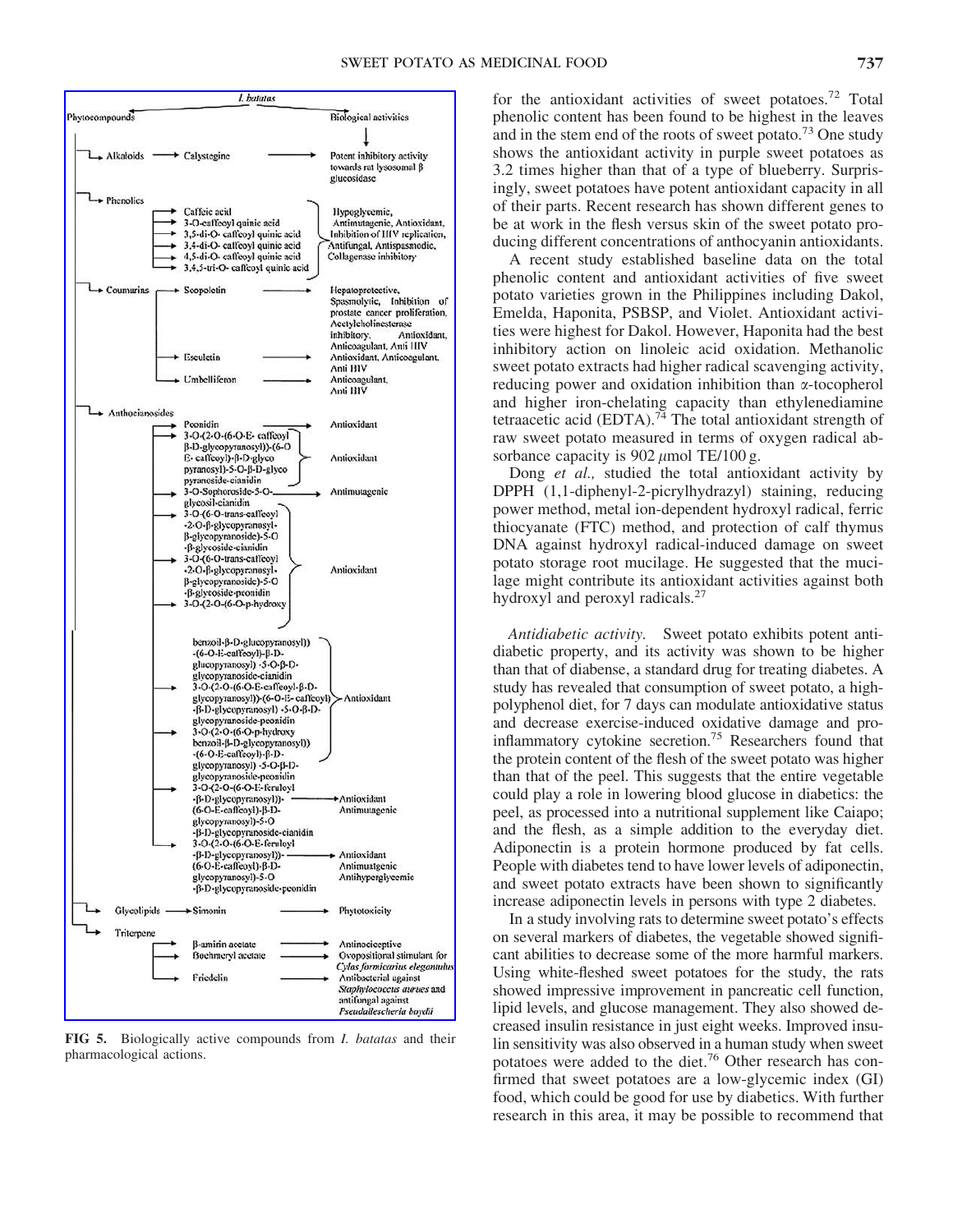people with diabetes or insulin resistance consume sweet potatoes or use its extracts to help control blood glucose. This therapy should cost less than conventional drugs, and it may have fewer side effects.<sup>77</sup>

Anticancer activity. Researchers have found that eating sweet potatoes will decrease the risk of breast, colorectal, gallbladder and kidney cancer. A recent study evaluating the risk factors for kidney cancer death included 47,997 males and 66,520 females aged 40 years and older. Taking into account medical history, anthropometry, dietary, and lifestyle considerations over the 10-year study, the researchers concluded that eating sweet potatoes and potatoes regularly was associated with a decreased risk of the disease.<sup>78</sup>

4-Ipomeanol from infected sweet potatoes is reported to possess cytotoxic and anticancer properties.79 It was the first agent to be developed by the National Cancer Institute based on a biochemical-biological rationale as an anticancer agent targeted specifically against lung cancer.<sup>80</sup> Several human tumor types, including many non-small cell lung lines and the MCF 7 breast cancer line, as well as its doxorubicin-resistant variant are relatively sensitive to  $4$ -Ipomeanol<sup>81</sup>. Because of the specific lung toxicity 4-Ipomeanol is being tested as a new drug for the treatment of lung carcinoma. On the other hand, 4- Ipomeanol is metabolized by liver cells too. It was recently tested in phase II studies in patients with hepatocellular carcinoma<sup>82,83</sup> and it showed hepatotoxicity. Since, 4-Ipomeanol is reported to be present only in infected sweet potatoes, its occurrence is unlikely in normal tubers that are consumed as food. However, since the compound exhibits significant cytotoxic activity, it could be used as a lead in drug discovery for lung cancer.

Cardiovascular effects. When an extract of sweet potato was examined for its relaxant activity on isolated rat vascular aortic preparations, it showed 97% relaxation activity for endothelium-intact aortic ring preparations but only 35% in the mesenteric vascular bed. It showed good cardiovascular effect and its vasorelaxation mechanism of action was similar to that of the pharmacological agent acetylcholine.<sup>84</sup>

Immune system effects. Sweet potato fiber may be useful in combination with other therapeutic agents for skin wound therapy. The healing effect of sweet potato fiber was evaluated for burns and decubital wounds in rats over 19 days. Outcome measures included reduction in size and differences in wound severity. Rats treated with the sweet potato fiber covering had decreased wound areas.<sup>85</sup>

In a mouse model, purified sweet potato polysaccharide (PSPP) isolated from the roots acted as a biological response modifier. In a dose-dependent manner, mice treated with PSPP (50, 150, and 250 mg/kg body weight for 7 days) had increased phagocytic function, hemolytic activity, and serum immunoglobulin (IgG) concentration.<sup>86</sup>

Anti-ulcer activity. The anti-ulcer activity of the tubers of sweet potato was studied in cold stress and aspirininduced gastric ulcers in Wistar rats. Methanolic extracts of I. batatas tubers were evaluated in cold stress and aspirininduced gastric ulcer models using cimetidine and omeprazole respectively as standards for 7 days in the cold stress model and for 1 day in the aspirin-induced gastric ulcer model. Gastroprotective potential, status of the antioxidant enzymes (superoxide dismutase, catalase, glutathione peroxidase and glutathione reductase), along with glutathione and lipid peroxidation, were studied in both models. The results showed that I. batatas tubers possessed gastroprotective activity, as evidenced by its significant inhibition of mean ulcer score and ulcer index, and a marked increase in glutathione, superoxide dismutase, catalase, glutathione peroxidase, and glutathione reductase levels, as well as reduction in lipid peroxidation in a dose dependent manner.<sup>87</sup>

## Safety evaluation

Sweet potatoes contain oxalic acid, a naturally-occurring substance found in some vegetables which may crystallize as oxalate stones in the urinary tract in some people.<sup>88</sup> Therefore, individuals with a known history of oxalate urinary tract stones may be advised to avoid eating them.<sup>89</sup> Adequate intake of water is also advised to maintain normal urine output in these individuals to minimize stone risk.

## **CONCLUSION**

Sweet potato is an extremely versatile vegetable and is wonderfully healthy for children and adults alike. It is a healthy alternative to other potatoes. They are not only sweet but also good for cardiovascular health, longevity, prevention of diabetes, and reduce the risk of cancer.

## ACKNOWLEDGMENT

We are grateful to The Department of Biotechnology, Government of India, New Delhi, for their financial support.

### AUTHOR DISCLOSURE STATEMENT

The authors declare that no competing financial interests exist.

## **REFERENCES**

- 1. Purseglove JW: Tropical crops: Dicotyledons. Vol. 1. Longman, London, 1972, pp. 82–91.
- 2. Woolfe JA: Sweet Potato–Past and Present. In: Sweet Potato: An Untapped Food Resource, Cambridge University Press, Cambridge, 1992, pp. 15–40.
- 3. Abel C, Busia K: An exploratory ethno botanical study of the practice of herbal medicine by the Akan peoples of Ghana. [Altern](http://online.liebertpub.com/action/showLinks?pmid=15989380) [Med Rev](http://online.liebertpub.com/action/showLinks?pmid=15989380) 2005;10:112–122.
- 4. Pochapski MT, Fosquiera EC, Esmerino LA, Santos EB, Farago PV, Santos FA, et al.: Phytochemical screening, antioxidant, and antimicrobial activities of the crude leaves' extract from Ipomoea batatas (L.) Lam. [Pharmacogn Mag](http://online.liebertpub.com/action/showLinks?pmid=21716926&crossref=10.4103%2F0973-1296.80682) 2011;7:165–170.
- 5. Ludvik B, Neuffer B, Pacini G: Efficacy of Ipomoea batatas (Caiapo) on diabetes control in type 2 diabetic subjects treated with diet. [Diabetes Care](http://online.liebertpub.com/action/showLinks?pmid=14747225&crossref=10.2337%2Fdiacare.27.2.436) 2004;27:436–440.
- 6. Emmanuel N: Ethno medicines used for treatment of prostatic disease in Foumban, Cameroon. Afr J Pharm Pharmacol 2010; 4:793–805.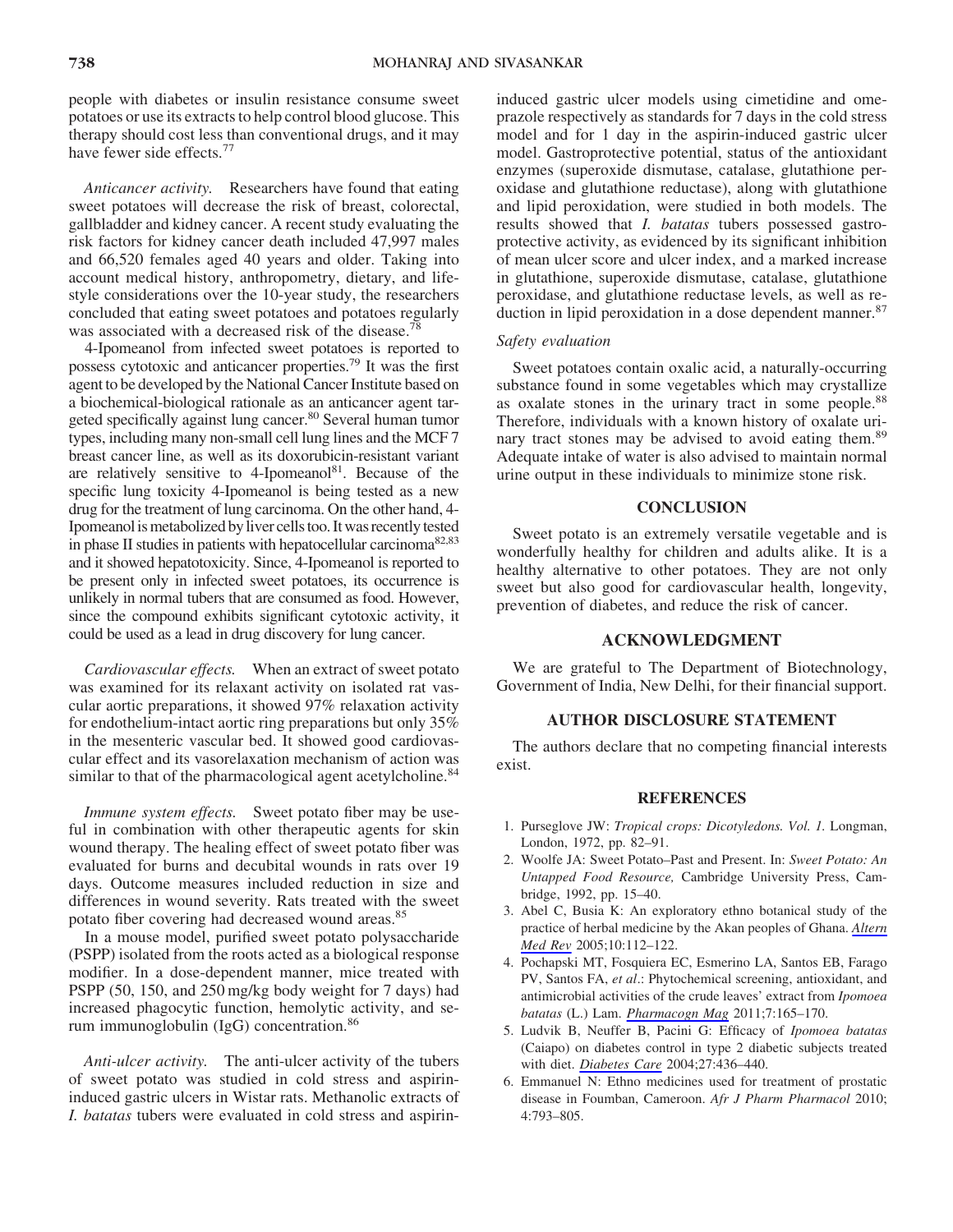- 7. Namsa ND, Mandal M, Tangjang S, Mandal SC: Ethnobotany of the Monpa ethnic group at Arunachal Pradesh, India. [J Ethnobiol](http://online.liebertpub.com/action/showLinks?pmid=21995750&crossref=10.1186%2F1746-4269-7-31) [Ethnomed](http://online.liebertpub.com/action/showLinks?pmid=21995750&crossref=10.1186%2F1746-4269-7-31) 2011;7:31–39.
- 8. Zhao G, Kan J, Li Z, Chen Z: Characterization and immunostimulatory activity of an  $(1\rightarrow 6)$ - $\alpha$ -D-glucan from the root of Ipomoea batatas. [Int Immunopharmacol](http://online.liebertpub.com/action/showLinks?pmid=15953570&crossref=10.1016%2Fj.intimp.2005.03.012) 2005;5:1436– 1445.
- 9. Bovell-Benjamin AC: Sweet Potato: A review of its past, present, and future role in human nutrition. [Adv Food Nutr Res](http://online.liebertpub.com/action/showLinks?pmid=17425943&crossref=10.1016%2FS1043-4526%2806%2952001-7) 2007;52: 1–59.
- 10. Yen DE: The Sweet Potato and Oceania. Bishop Mus. Bull, Honolulu, 1974, pp. 236–389.
- 11. Yen DE: Sweet potato in historical perspective. In: Sweet Potato. Proceedings of the 1<sup>st</sup> International Symposium. (Villareal RL, Griggs TD, ed.) Asian Vegetable Research and Development Center, Taiwan, 1982, pp. 17–30.
- 12. Tarumoto I: Sweet Potato breeding in Japan: Its past, present and future. In: Improvement of Sweet Potato (Ipomoea batatas) in Asia, 1989, pp. 137–146.
- 13. FAO: FAO Production Yearbook, Rome, 1984.
- 14. Horton DE: World patterns and trends in sweet potato production. Trop Agric 1988;65:268–270.
- 15. Huaman Z: Systematic botany and morphology of the sweet potato plant. Lima, Peru: International Potato Center (CIP), 1992, pp. 5–11.
- 16. Loebenstein G, Thottappilly G: The Sweet Potato. Springer Verlag, 2009, pp. 391–425.
- 17. Bouwkamp JC: Introduction part 1. In: Sweet potato products: a natural resource for the tropics, (Bouwkamp JC ed.) CRC press, Boca Raton, Florida, 1985, pp. 3–7.
- 18. Kays SJ: Formulated Sweet potato products. In: Sweet potato products a natural resource for tropics (Bouwkamp JC, ed.). CRC Press, Boca Raton, Florida, 1985, pp. 205–218.
- 19. Lin SSM, Peet CC, Chen DM, Lo HF: Sweet potato production and utilization in Asia and the Pacific. In: Sweet potato products: a natural resource for the tropics (Bouwkamp JC, ed.). CRC Press, Boca Raton, Florida, 1985, pp. 139–148.
- 20. Sakamoto S, Bouwkamp JC: Industrial products from sweet potatoes. In: Sweet Potato Products: A Natural Resource for the Tropics (Bouwkamp JC, ed.), CRC Press, Boca Raton, Florida, 1985, pp. 219–234.
- 21. Food and Nutrition Board (FNB): Recommended Dietary Allowances — 1980. [Nutrition Reviews](http://online.liebertpub.com/action/showLinks?pmid=7422162), 1980;38:290–294
- 22. Watt BK, Merrill AL: Composition of foods: raw, processed, prepared. In: Agriculture Handbook No. 8, U.S. Government Printing Office, Washington D.C, 1975.
- 23. Anon.: Sweet Potato Quality. In: U.S.D.A. Southern Cooperative Series Bulletin No. 249, Russell Research Centre, Athens, Georgia, 1980
- 24. Ishida H, Suzuno H, Sugiyama N, Innami S, Tadokoro T, Maekawa A: Nutritive evaluation on chemical components of leaves, stalks, and stems of sweet potatoes (Ipomoea batatas Poir). [Food](http://online.liebertpub.com/action/showLinks?crossref=10.1016%2FS0308-8146%2899%2900206-X) [Chem](http://online.liebertpub.com/action/showLinks?crossref=10.1016%2FS0308-8146%2899%2900206-X) 2000;68:359–367.
- 25. U.S.D.A. National Nutrient Database for Standard Reference, Release 26. http://ndb.nal.usda.gov/ndb/foods/show/3254?fg =  $&$  format =  $&$  offset =  $&$  sort = (accessed January 2013).
- 26. You WC, Blot WJ, Chang YS, Ershow AG, Yang ZT, An Q, et al.: Diet and high risk of stomach cancer in Shandong, China. Cancer Res 1988;48:3518–3523.
- 27. Huang DJ, Lin CD, Chen HJ, Lin YH: Antioxidant and antiproliferative activities of sweet potato (Ipomoea batatas [L.] Lam ''Tainong 57'') constituents. Bot Bull Acad Sin 2004;45:179–186.
- 28. Cereda MP, Franco CML, Daiuto ER, Demiate JM, Carvalho LJCB, Leonel M, et al.: Propriedades gerais do amido, Fundação Cargill, Campinas, Brasil, 2001, pp. 21.
- 29. Antia BS, Akpan EJ, Okon PA, Umoren IU: Nutritive and antinutritive evaluation of sweet potatoes (Ipomoea batatas) Leaves. [Pak J Nutr](http://online.liebertpub.com/action/showLinks?crossref=10.3923%2Fpjn.2006.166.168) 2006;5:166–168.
- 30. Chandrika UG, Basnayake BMLB, Athukorala I, Colombagama PWNM, Goonetilleke A: Carotenoid content and in vitro bioaccessibility of lutein in some leafy vegetables popular in Sri Lanka. [J Nutr Sci Vitaminol \(Tokyo](http://online.liebertpub.com/action/showLinks?pmid=20651462&crossref=10.3177%2Fjnsv.56.203)) 2010;56:203–207.
- 31. Trumbo RP, Ellwood KC: Lutein and zeaxanthin intakes and risk of age-related macular degeneration and cataracts: an evaluation using the Food and Drug Administration's evidence-based review system for health claims. [Am J Clin Nutr](http://online.liebertpub.com/action/showLinks?pmid=17093145) 2006;84: 971–974.
- 32. Islam S: Sweet potato (Ipomoea batatas L.) Leaf: Its potential effect on human health and nutrition. [J Food Sci](http://online.liebertpub.com/action/showLinks?crossref=10.1111%2Fj.1365-2621.2006.tb08912.x) 2006;71:R13-R21.
- 33. How Stuff Works: The Phytochemical Collection. http://health .howstuffworks.com/framed.htm?parent = phytochemical.htm& url = http://micro.magnet.fsu.edu/micro/gallery/phytochemicals/ phytochemical.html (accesses June 2013)
- 34. Taira J, Taira K, Ohmine W, Nagata J: Mineral determination and anti-LDL oxidation activity of sweet potato (Ipomoea batatas L.) leaves. *[J Food Comp Anal](http://online.liebertpub.com/action/showLinks?crossref=10.1016%2Fj.jfca.2012.10.007)* 2013;29:117-125.
- 35. Johnson M, Pace RD: Sweet Potato leaves: properties and synergistic interactions that promote health and prevent disease. [Nutr Rev](http://online.liebertpub.com/action/showLinks?pmid=20883418&crossref=10.1111%2Fj.1753-4887.2010.00320.x) 2010;68:604–615.
- 36. Jung JK, Lee SU, Kozukue N, Levin CE, Friedman M: Distribution of phenolic compounds and antioxidative activities in parts of sweet potato (Ipomoea batata L.) plants and in home processed roots. [J Food Comp Anal](http://online.liebertpub.com/action/showLinks?crossref=10.1016%2Fj.jfca.2010.03.025) 2011;24:29–37.
- 37. Meira M, Pereira da Silva E, David JM, David JP: Review of the genus Ipomoea: traditional uses, chemistry and biological activities. [Rev Bras Farmacogn](http://online.liebertpub.com/action/showLinks?crossref=10.1590%2FS0102-695X2012005000025) 2012;22:682–713.
- 38. Mahmood N, Moore PS, Tommasi ND, Simone FD, Colman S, Hay AJ, et al.: Inhibition of HIV infection by caffeoylquinic acid derivatives. Antiviral Chem Chemother 1993;4:235–240.
- 39. Okudaira R, Kyanbu H, Ichiba T, Toyokawa T: Ipomoea extracts with disaccharidase-inhibiting activities. Jpn Kokai Tokkyo Koho JP 2005;5:213–221.
- 40. Islam S, Yoshimoto M, Ishiguro K, Yamakawa O: Bioactive compounds in Ipomoea batatas leaves. ISHS Acta Hortic 2003; 2:693–699.
- 41. Yoshimoto M, Yahara S, Okuno S, Islam MS, Ishiguro K, Yamakawa O: Antimutagenicity of mono-, di-, and tricaffeoylquinic acid derivatives isolated from sweetpotato (Ipomoea batatas L.) leaf. [Biosci Biotechnol Biochem](http://online.liebertpub.com/action/showLinks?pmid=12506969&crossref=10.1271%2Fbbb.66.2336) 2002;66:2336–2341.
- 42. Zheng W, Clifford MN: Profiling the chlorogenic acids of sweet potato (Ipomoea batatas) from China. [Food Chem](http://online.liebertpub.com/action/showLinks?crossref=10.1016%2Fj.foodchem.2007.05.053) 2008;106: 147–152.
- 43. Dini I, Tenore GC, Dini A: New polyphenol derivative in Ipomoea batatas tubers and its antioxidant activity. [J Agric Food](http://online.liebertpub.com/action/showLinks?pmid=17090114&crossref=10.1021%2Fjf061687v) [Chem](http://online.liebertpub.com/action/showLinks?pmid=17090114&crossref=10.1021%2Fjf061687v) 2006;54:8733–8737.
- 44. Basnet P, Matsushige K, Hase K, Kadota S, Namba T: Four di-O-caffeoyl quinic acid derivatives from propolis potent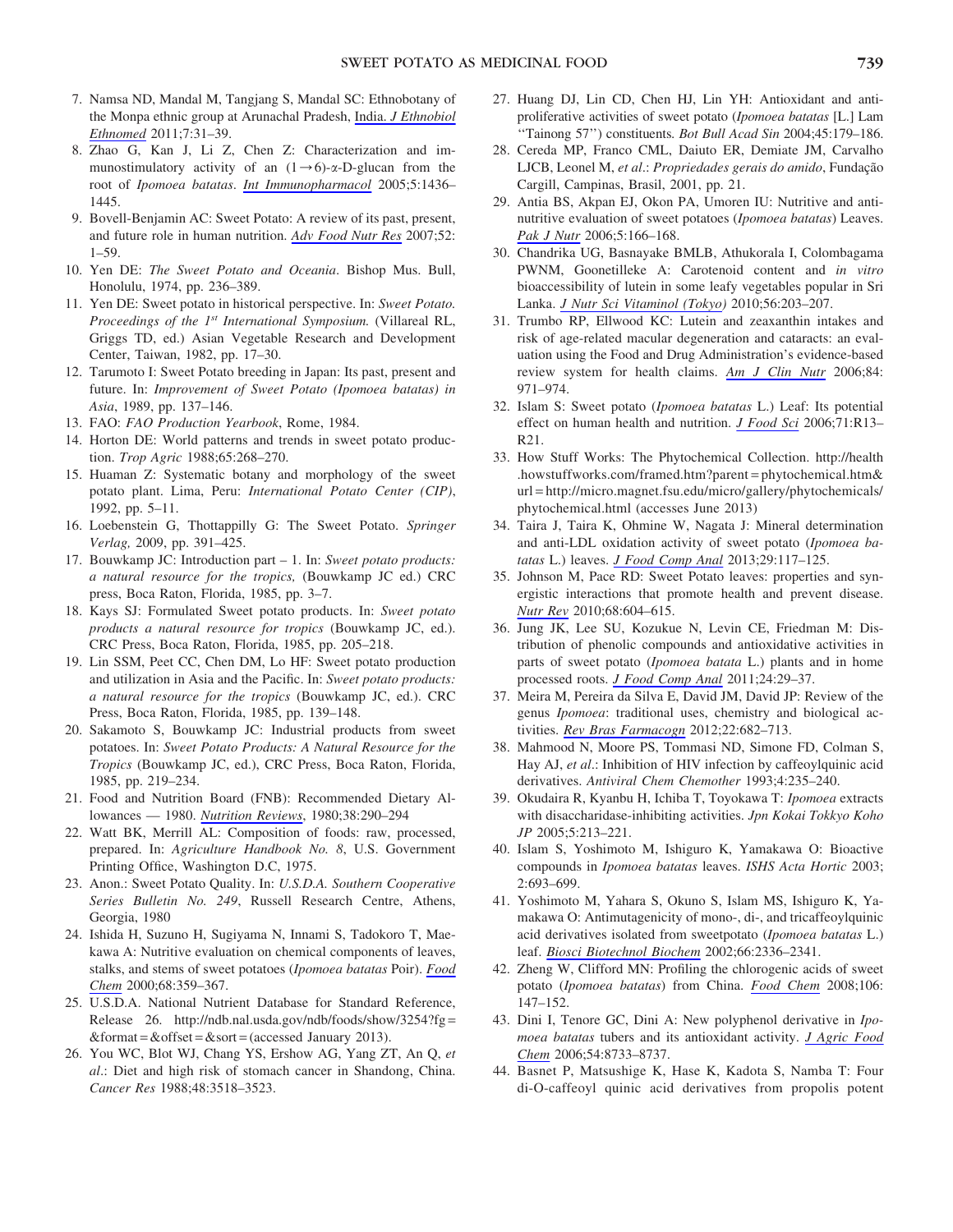hepatoprotective activity in experimental liver injury models. [Biol Pharm Bull](http://online.liebertpub.com/action/showLinks?pmid=8951168&crossref=10.1248%2Fbpb.19.1479) 1996;19:1479–1484.

- 45. Minamikawa T, Akazawa T, Uritani I: Isolation of esculetin from sweet potato roots with black rot. [Nature](http://online.liebertpub.com/action/showLinks?crossref=10.1038%2F195726a0) 1962;195:726.
- 46. Cambie RC, Ferguson LR: Potential functional foods in the traditional Maori diet. Mutat Res 2003;523–524:109–117.
- 47. Kang SY, Sung SH, Park JH, Kim YC: Hepatoprotective activity of scopoletin, a constituent of Solanum lyratum. [Arch Pharm Res](http://online.liebertpub.com/action/showLinks?pmid=9868544&crossref=10.1007%2FBF02976764) 1998;21:718–722.
- 48. Shaw CY, Chen CH, Hsu CC, Chen CC, Tsai YC: Antioxidant properties of scopoletin isolated from Sinomonium acutum. [Phytother Res](http://online.liebertpub.com/action/showLinks?pmid=12916088&crossref=10.1002%2Fptr.1170) 2003;17:823–825.
- 49. Oliveira EJ, Romero MA, Silva MS, Silva BA, Medeiros IA: Intracellular calcium mobilization as a target for the spasmolytic action of scopoletin. [Planta Med](http://online.liebertpub.com/action/showLinks?pmid=11582535&crossref=10.1055%2Fs-2001-17355) 2001;67:605–608.
- 50. Lee JH, Lee KT, Yang JH, Baek NI, Kim DK: Acetylcholinesterase inhibitors from the twigs of Vaccinium oldhami Miquel. [Arch Pharm Res](http://online.liebertpub.com/action/showLinks?pmid=14969339&crossref=10.1007%2FBF02980046) 2004;27:53–56.
- 51. Liu XL, Zhang L, Fu XL, Chen K, Qian BC: Effect of scopoletin on PC3 cell proliferation and apoptosis. [Acta Pharmacol Sin](http://online.liebertpub.com/action/showLinks?pmid=11749777) 2001;22:929–933.
- 52. Lima OOA, Braz-Filho R: Dibenzylbutyrolactone lignans and coumarins from Ipomoea cairica. [J Braz Chem Soc](http://online.liebertpub.com/action/showLinks?crossref=10.1590%2FS0103-50531997000300009) 1997;8: 235–238.
- 53. Guan Y, Wu T, Lin M, Lin M, Ye J: Determination of pharmacologically active ingredients in sweet potato (Ipomoea batatas) by capillary electrophoresis with electrochemical detection. [J](http://online.liebertpub.com/action/showLinks?pmid=16390172&crossref=10.1021%2Fjf0508347) [Agric Food Chem](http://online.liebertpub.com/action/showLinks?pmid=16390172&crossref=10.1021%2Fjf0508347) 2006;54:24–28.
- 54. Luo JG, Kong LY: Study on flavonoids from leaf of Ipomoea batatas. [Zhongguo Zhong Yao Za Zhi](http://online.liebertpub.com/action/showLinks?pmid=16011096) 2005;30:516–518.
- 55. Islam MS, Yoshimoto M, Terahara N, Yamakawa O: Anthocyanin composition in sweetpotato (Ipomoea batatas L.) leaves. [Biosci Biotechnol Biochem](http://online.liebertpub.com/action/showLinks?pmid=12506993&crossref=10.1271%2Fbbb.66.2483) 2002;66:2483–2486.
- 56. Terahara N, Shimizu T, Kato Y, Nakamura M, Maitani T, Yamaguchi M, et al.: Six diacylated anthocyanins from the storage roots of purple sweet potato, Ipomoea batatas. [Biosci Biotechnol](http://online.liebertpub.com/action/showLinks?crossref=10.1271%2Fbbb.63.1420) [Biochem](http://online.liebertpub.com/action/showLinks?crossref=10.1271%2Fbbb.63.1420) 1999;63:1420–1424.
- 57. Yang C, Tsai T: Four acylated anthocyanins from red skin sweet potatoes (Ipomoea batatas). Shipin Kexue (Tapei) 1999;26: 182–192.
- 58. Lee L, Cheng E, Rhim J, Ko B, Choi S: Isolation and identification of anthocyanins from purple sweet potatoes. J Food Sci Nutr 1997;2:83–88.
- 59. Goda Y, Shimizu T, Kato Y, Nakamura M, Maitani T, Yamada T, Terahara N, Yamaguchi M: Two acylated anthocyanins from purple sweet potato. [Phytochemistry](http://online.liebertpub.com/action/showLinks?pmid=8983218&crossref=10.1016%2FS0031-9422%2896%2900533-X) 1997;44: 183–186.
- 60. Odake K, Terahara N, Saito N, Toki K, Honda T: Chemical structures of two anthocyanins from purple sweet potato, Ipomoea batatas. [Phytochemistry](http://online.liebertpub.com/action/showLinks?crossref=10.1016%2F0031-9422%2892%2980378-R) 1992;31:2127–2130.
- 61. Tsukui A, Kuwano K, Mitamura T: Anthocyanin pigment isolated from purple root of sweet potato. Kaseigaku Zasshi 1983;34:153–159.
- 62. Son K, Severson RF, Arrendale RF, Kays SJ: Isolation and characterization of pentacyclic triterpene ovipositional stimulant for the sweet potato weevil from Ipomoea batatas (L.) Lam. [J](http://online.liebertpub.com/action/showLinks?crossref=10.1021%2Fjf00091a028) [Agric Food Chem](http://online.liebertpub.com/action/showLinks?crossref=10.1021%2Fjf00091a028) 1990;38:134–137.
- 63. Kilham C: Tamanu oil: a tropical topical remedy. HerbalGram 2004;63:26–31.
- 64. Tan G, Xu P, Dai Z, Tang G: Studies on the chemical components of Ipomoea batatas Lam. Tianran Chanwu Yanjiu Yu Haifa 1995;7:44–46.
- 65. Krogh R, Krogh R, Berti C, Madeira AO, Souza MM, Cechinel-Filho V, et al.: Isolation and identification of compounds with antinociceptive action from Ipomoea pes-caprae (L.) Die Pharmazie 1999;54:464–466.
- 66. Boyd MR, Burka LT, Harris TM, Wilson BJ: Lung-toxic furanoterpenoids produced by sweet potatoes (Ipomoea batatas) following microbial infection. [Biochem Biophys Acta](http://online.liebertpub.com/action/showLinks?pmid=4373055&crossref=10.1016%2F0005-2760%2874%2990200-8) 1974;337: 184–195.
- 67. Wilson BJ, Boyd MR, Harris TM, Yang DT: A lung oedema factor from moldy sweet potatoes (Ipomoea batatas). [Nature](http://online.liebertpub.com/action/showLinks?pmid=4930474&crossref=10.1038%2F231052a0) 1971;231:52–53.
- 68. Boyd MR, Wilson BJ: Isolation and characterization of 4- Ipomeanol, a lung-toxic furanoterpenoid produced by sweet potatoes (Ipomoea batatas). [J Agric Food Chem](http://online.liebertpub.com/action/showLinks?pmid=5016626&crossref=10.1021%2Fjf60180a066) 1972;20: 428–430.
- 69. Duke JA, Wain KK: Medicinal Plants of the World. Computer index with more than 85,000 entries. 3 vols. Agriculture Research Service, Beltsville, Maryland, 1981.
- 70. Hermes D, Dudek DN, Maria M, Horta LP, Lima EN, Fatima A, et al.: In vivo wound healing and antiulcer properties of white sweet potato (Ipomoea batatas). [J Adv Res](http://online.liebertpub.com/action/showLinks?crossref=10.1016%2Fj.jare.2012.06.001) 2013;4:411–415.
- 71. Rengarajan S, Rani M, Kumaresapillai N: Study of ulcer protective effect of Ipomea batatas (L.) dietary tuberous roots (Sweet Potato). Iranian J Pharmacol Therap 2012;11:36–39.
- 72. Teow CC, Truong VD, McFeeters RF, Thompson RL, Pecota KV, Yencho GC: Antioxidant activities, phenolic and  $\beta$ -carotene contents of sweet potato genotypes with varying flesh colors. [Food Chem](http://online.liebertpub.com/action/showLinks?crossref=10.1016%2Fj.foodchem.2006.09.033) 2007;103:829–838.
- 73. Chang WH, Hu SP, Huang YF, Yeh TS, Liu JF: Effect of purple sweet potato leaves consumption on exercise-induced oxidative stress and IL-6 and HSP72 levels. J Appl Physiol (1985) 2010;109:1710–1715.
- 74. Rumbaoa RGO, Cornago DF, Geronimo IM: Phenolic content and antioxidant capacity of Philippine sweet potato (Ipomoea batatas) varieties. [Food Chem](http://online.liebertpub.com/action/showLinks?crossref=10.1016%2Fj.foodchem.2008.08.088) 2009;113:1133–1138.
- 75. Oke JM, Oladosu B, Okunola MC: Sweet potato (Ipomoea batatas) tuber - potential oral antidiabetic agent. Afr J Biomed Res 1999;2:13–17.
- 76. Grotto, D: 101 Foods That Could Save Your Life. Bantam Bell, New York, 2008.
- 77. Stanard S: Perspectives Online: Researchers reveal sweet potato as weapon against diabetes. http://www.cals.ncsu.edu/agcomm/ magazine/winter07/diabetes.html (accessed April 2011)
- 78. Washio M, Mori M, Sakauchi F, Watanabe Y, Ozasa K, Hayashi K, et al.: Risk Factors for kidney cancer in a Japanese population: findings from the JACC Study. *[J Epidemiol](http://online.liebertpub.com/action/showLinks?pmid=16127235&crossref=10.2188%2Fjea.15.S203)* 2005;15 Suppl 2:S203-S211.
- 79. Baer BR, Rettie AE, Henne KR: Bioactivation of 4-Ipomeanol by CYP4B1: adduct characterization and evidence for an enedial intermediate. [Chem Res Toxicol](http://online.liebertpub.com/action/showLinks?pmid=15892579&crossref=10.1021%2Ftx0496993) 2005;18:855–864.
- 80. Lakhanpal S, Donehower RC, Rowinsky EK: Phase II study of 4- Ipomeanol, a naturally occurring alkylating furan, in patients with advanced hepatocellular carcinoma. [Invest New Drugs](http://online.liebertpub.com/action/showLinks?pmid=11291834&crossref=10.1023%2FA%3A1006408803734) 2001;19:69–76.
- 81. Falzon M, McMahon JB, Schuller HM, Boyd MR: Metabolic activation and cytotoxicity of 4-Ipomeanol in human non-small cell lung cancer cell lines. [Cancer Res](http://online.liebertpub.com/action/showLinks?pmid=3011249) 1986;46:3484–3489.